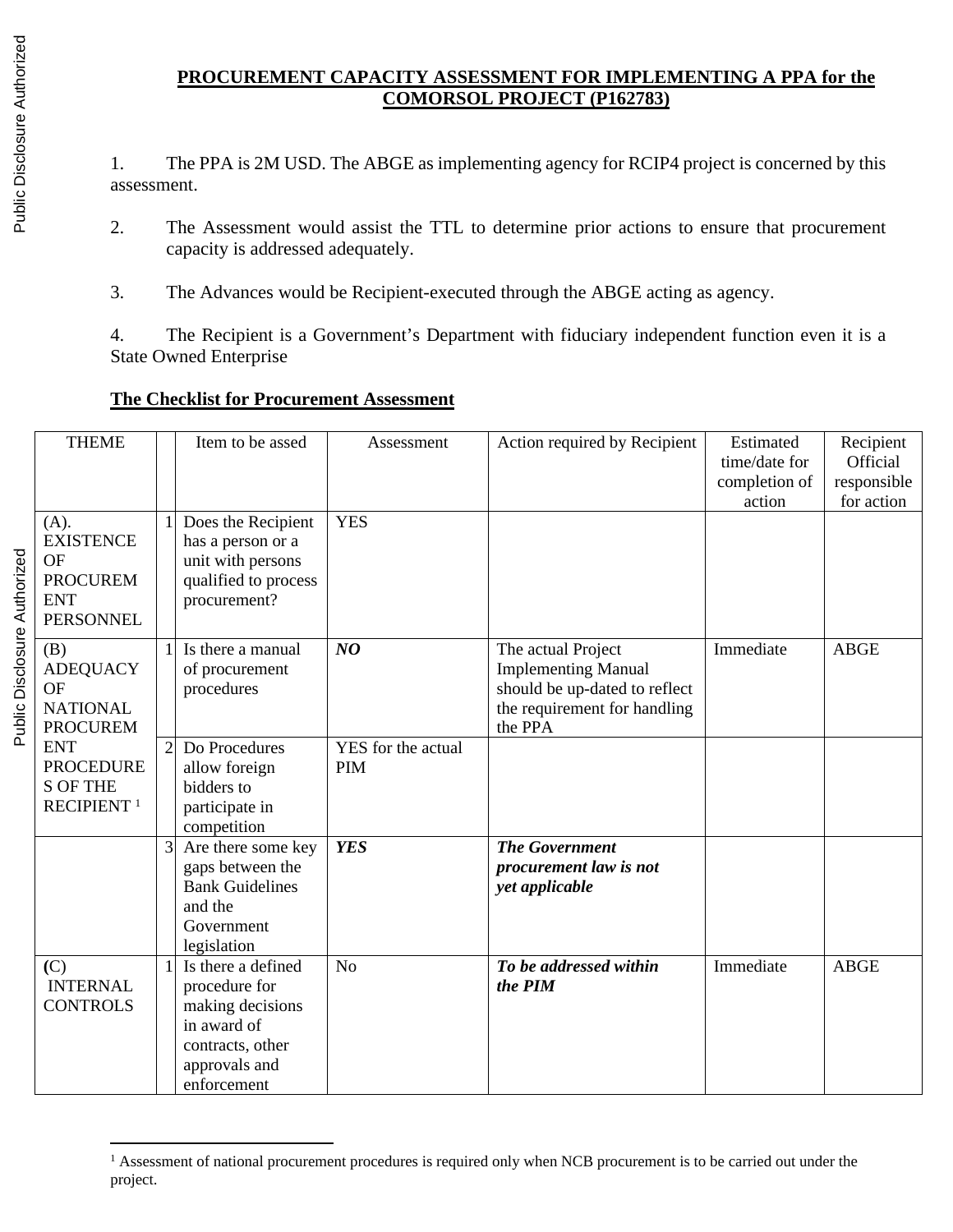| <b>THEME</b> |    | Item to be assed   | Assessment | Action required by Recipient | Estimated     | Recipient       |
|--------------|----|--------------------|------------|------------------------------|---------------|-----------------|
|              |    |                    |            |                              | time/date for | <b>Official</b> |
|              |    |                    |            |                              | completion of | responsible     |
|              |    |                    |            |                              | action        | for action      |
|              | 21 | Timeliness of      | Acceptable |                              |               |                 |
|              |    | payments to        |            |                              |               |                 |
|              |    | suppliers,         |            |                              |               |                 |
|              |    | contractors and    |            |                              |               |                 |
|              |    | consultants (not   |            |                              |               |                 |
|              |    | acceptable if more |            |                              |               |                 |
|              |    | than 45 days).     |            |                              |               |                 |
|              | 31 | Are procurement    | <b>YES</b> |                              |               |                 |
|              |    | records kept in an |            |                              |               |                 |
|              |    | adequate manner    |            |                              |               |                 |

Overall Assessment Summary and actions required. The overall rating of the procurement risk is **SUBSTANTIAL** 

This assessment was conducted by Sylvain Rambeloson, Senior Procurement Specialist on May 9th,2018

#### **PLAN DE PASSATION DE MARCHES**

#### **A-FOURNITURES ET TRAVAUX**

1. **Seuil de Revue préalable** : Les seuils requis pour les décisions de passation de marchés sujet aux revues préalables de la Banque comme indiqué dans l'Annexe 1 des Directives de passation de marchés :

|                | Méthode de Passation de marchés | Seuil de revue à priori | Commentaires |
|----------------|---------------------------------|-------------------------|--------------|
|                | <b>Fournitures</b>              |                         |              |
| 1.             | <b>AOI</b> / <b>AOIR</b>        | $>2,000,000$ \$         | M>500,000    |
| 2.             | <b>AON</b>                      | Néant                   | M<500,000    |
| 3.             | Cotation                        | Néant                   | M<100,000    |
| 4.             | <b>UNOPS</b>                    | >2,000,000              |              |
| <b>Travaux</b> |                                 |                         |              |
| 4.             | AOI                             | >10,000,000             | M>3,000,000  |
| 5.             | <b>AON</b>                      | Néant                   | M<3,000,000  |
| 6.             | Demande de devis                | Néant                   | M<200,000    |
| 7.             | Entente directe                 | Même que AOI            |              |

- **2.** Pré-qualification Les soumissionnaires pour \_\_\_\_\_\_\_\_\_\_\_\_\_ seront pré- qualifiés selon les dispositions des paragraphes 2.9 et 2.10 des Directives. **N/A**
- 3. Procédures proposées pour les composantes CDD (selon le paragraphe. 3.17 des Directives : **N/A**
- 4. Référence (s'il y en a) au Manuel d'exécution du projet / Manuel de Passation de marchés : **Manuel ABGE à mettre à jour pour le besoin du PPA**
- 5. Tout autre arrangement spécial en passation de marchés : Néant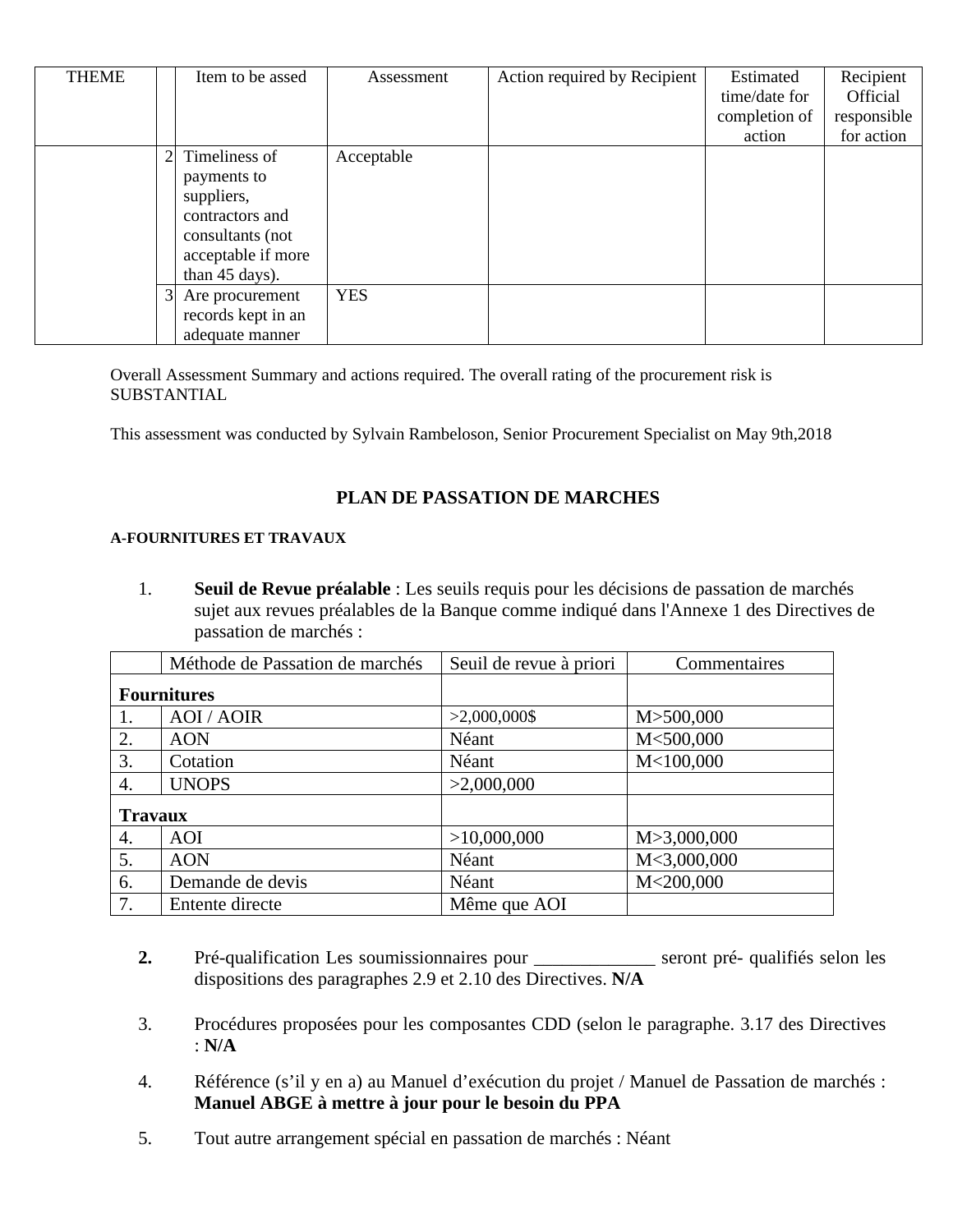6. Allotissement de fournitures avec méthodes et calendrier :

|            | 2                                                                                                            | 3                                  | 4                       | 5                     | 6                       | 7                                                   | 8                                 | 9            |
|------------|--------------------------------------------------------------------------------------------------------------|------------------------------------|-------------------------|-----------------------|-------------------------|-----------------------------------------------------|-----------------------------------|--------------|
| Réf.<br>No | <b>Description Contrat</b>                                                                                   | Coût<br>estimatif                  | Méthode de<br>sélection | Pré-<br>qualification | Préférence<br>nationale | Revue de la<br>Banque                               | Date prévue<br>d'ouverture<br>des | Commentaires |
|            |                                                                                                              | (en <sup>3</sup> )                 |                         | Oui / Non             | Oui / Non               | $(\hat{a} \text{ priori} / \hat{a})$<br>posteriori) | soumissions                       |              |
|            | Fonctionnement                                                                                               | 50,000<br>DC.<br><b>Non</b><br>Non |                         |                       |                         | A<br>posteriori                                     | N/A                               | Multiple     |
|            | Création entité ENR au sein de<br>la MAMWE (aménagement<br>locaux, outils bureautiques et<br>informatiques ) | 75,000                             | DC.                     | Non                   | <b>Non</b>              | $\mathsf{A}$<br>posteriori                          | N/A                               | Multiple     |
|            | Création entité ENR au sein de<br>la MAMWE (achat véhicules)                                                 | 90,000                             | DC.                     | <b>Non</b>            | Non                     | А<br>posteriori                                     | N/A                               | Multiple     |
|            | <b>TOTAL Fournitures et Travaux</b>                                                                          | 215,000                            |                         |                       |                         |                                                     |                                   |              |

### **B-SELECTION DE CONSULTANTS**

1. **Seuil de Revue Préalable** : Décisions de sélection sujet à la revue préalable de la Banque comme indiqué dans l'Annexe 1 des Directives Sélection et Emploi de consultants :

|     | Méthode de sélection                           | Seuil de revue à priori | Commentaires |
|-----|------------------------------------------------|-------------------------|--------------|
| ⊥.  | Sélection Fondée sur la Qualité et sur le Coût | >1,000,000              |              |
| 2.  | Entente directe pour une firme                 | >1,000,000              |              |
| -3. | Sélection au « moindre coût» (SMC)             | Néant                   | M<200,000    |
| 4.  | Consultation individuelle                      | >300,000                |              |
|     | Entente directe pour un CI                     | >300,000                |              |

- 2. **Liste restreinte composée entièrement de consultants** nationaux : Liste restreinte de consultants pour prestations de services, estimés à moins de **\$ 100 000** par contrat, peut comporter entièrement des consultants nationaux selon les dispositions du paragraphe 2.7 des directives de sélection de consultants.
- 3. **Tout autre arrangement spécial de Sélection de consultants** : [y compris passation de marchés anticipée et financement rétroactif, si applicable] : **N/A**

# 4. **Tâches de consultation avec des méthodes de sélection et calendrier**

|                   | 2                                                                                                                                                                                                                 | 3                                    | 4                       | 5                                                  | 6                                                |                                           |
|-------------------|-------------------------------------------------------------------------------------------------------------------------------------------------------------------------------------------------------------------|--------------------------------------|-------------------------|----------------------------------------------------|--------------------------------------------------|-------------------------------------------|
| Réf. No.          | Description des missions                                                                                                                                                                                          | Coût estimatif<br>(en <sup>§</sup> ) | Méthode de<br>sélection | Revue de la<br>Banque (à priori /<br>à posteriori) | Date prévue de<br>soumission des<br>propositions | Commentaires                              |
| <b>COMPOSANTE</b> |                                                                                                                                                                                                                   |                                      |                         |                                                    |                                                  |                                           |
|                   | <b>UGP</b><br>Recrutement<br>d'une<br>temporaire (8 mois) composée<br>de 3 personnes (1 responsable<br>administratif et financier, 1<br>spécialiste<br>passation<br>de<br>marches et 1<br>assistant<br>comptable) | 34,000                               | <b>SED</b>              | Post                                               | 01/09/2018                                       | T <sub>0</sub><br>Personnel<br>ABGE/RCIP4 |
| $\overline{2}$    | firme<br>d'une<br>Recrutement<br>d'ingénierie<br>conseil<br>internationale pour assistance<br>technique pendant les 2 phases<br>du projet.                                                                        | 646,000                              | <b>SFOC</b>             | Priori                                             | 01/11/2018                                       | $T0+2$ mois                               |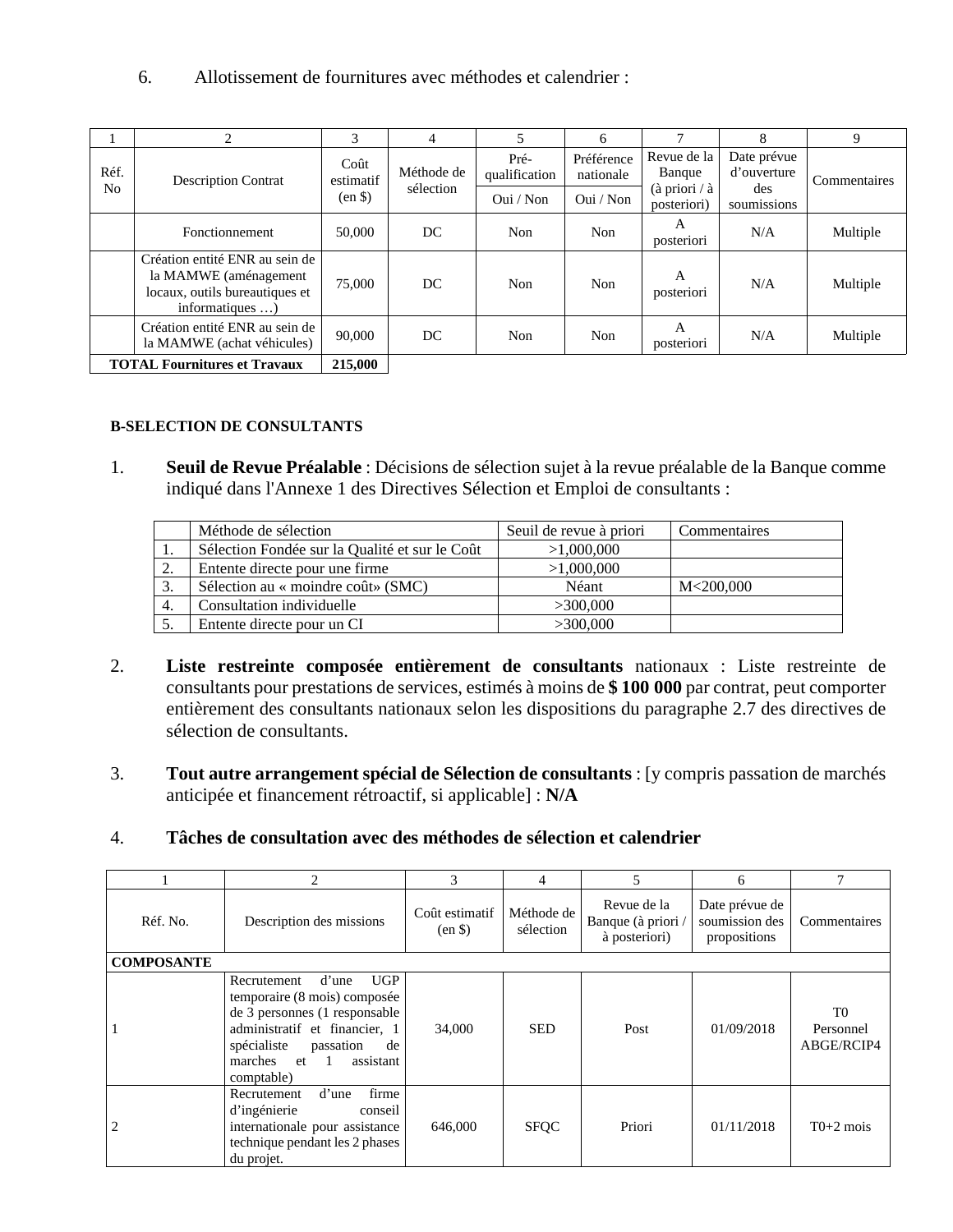|   | <b>TOTAL CONSULTANCE</b>                                                                                                                                                                                                                                                                                                                                | 1,534,000 |             |        |            |             |
|---|---------------------------------------------------------------------------------------------------------------------------------------------------------------------------------------------------------------------------------------------------------------------------------------------------------------------------------------------------------|-----------|-------------|--------|------------|-------------|
| 5 | Recrutement d'une agence<br>fiduciaire internationale qui<br>fera partie de l'UGP du projet<br>avec pour objectifs les<br>passations de marches et la<br>formation de l'équipe<br>fiduciaire                                                                                                                                                            | 500,000   | <b>SFQC</b> | Priori | 01/04/2019 | $T0+7$ mois |
| 4 | Recrutement d'un consultant<br>individuel<br>international.<br>comme conseiller du DG de la<br><b>MAMWE</b><br>et coordinateur<br>adjoint du projet en charge de<br>la composante 1<br>Seule la 1ere année du mandat<br>sera financée par le PPA                                                                                                        | 250,000   | <b>SCI</b>  | Priori | 01/04/2019 | $T0+7$ mois |
| 3 | Recrutement d'un consultant<br>pour l'élaboration des études<br>d'impact environnemental et<br>social (EIES) et du plan de<br>gestion environnemental                                                                                                                                                                                                   | 104,000   | <b>SFQC</b> | Post   | 01/10/2018 | $T0+1$ mois |
|   | Phase 1: finalisation<br>des<br>études et spécifications des<br>exigences<br>techniques<br>et<br>fonctionnelle, préparation et<br>gestion de l'appel d'offres<br>incluant EPC+O&M<br>sur<br><b>Grande Comore</b><br>Phase 2: supervision des<br>travaux jusqu'à la réception<br>définitive des ouvrages<br>Seule la phase 1 sera financée<br>par le PPA |           |             |        |            |             |

## **C- FORMATION**

| <b>DÉSIGNATION</b>                                               | Coût<br>estimati<br>f (en $\$ ) | Méthode<br>de<br>sélection | Revue de la<br>Banque (à<br>priori / à<br>posteriori) | Date<br>prévue de<br>soumissio<br>n des<br>propositio<br>ns | Commentaires |
|------------------------------------------------------------------|---------------------------------|----------------------------|-------------------------------------------------------|-------------------------------------------------------------|--------------|
| <b>Formation MAMWE Gestion</b><br>Système Hybride-Production     | 95,000                          | <b>SQC</b>                 | Post                                                  | <b>NA</b>                                                   |              |
| Formation MAMWE: Gestion<br>Système Hybride-Réseaux              | 79,000                          | <b>SQC</b>                 | Post                                                  | <b>NA</b>                                                   |              |
| <b>Formation MAMWE: Gestion</b><br>Système Hybride-PV & Stockage | 77,000                          | <b>SQC</b>                 | Post                                                  | <b>NA</b>                                                   |              |
| TOTAL                                                            | 251,000                         |                            |                                                       |                                                             |              |

#### Acronymes :

AOI : Appel d'Offre International

AON : Appel d'Offre National

DC : Demande de Cotation

SCBD : Sélection dans le cadre d'un budget déterminé

SED : Sélection par entente directe

SFQC : Sélection Fondée sur la Qualité et le Cout

SMC : Sélection au « moindre coût»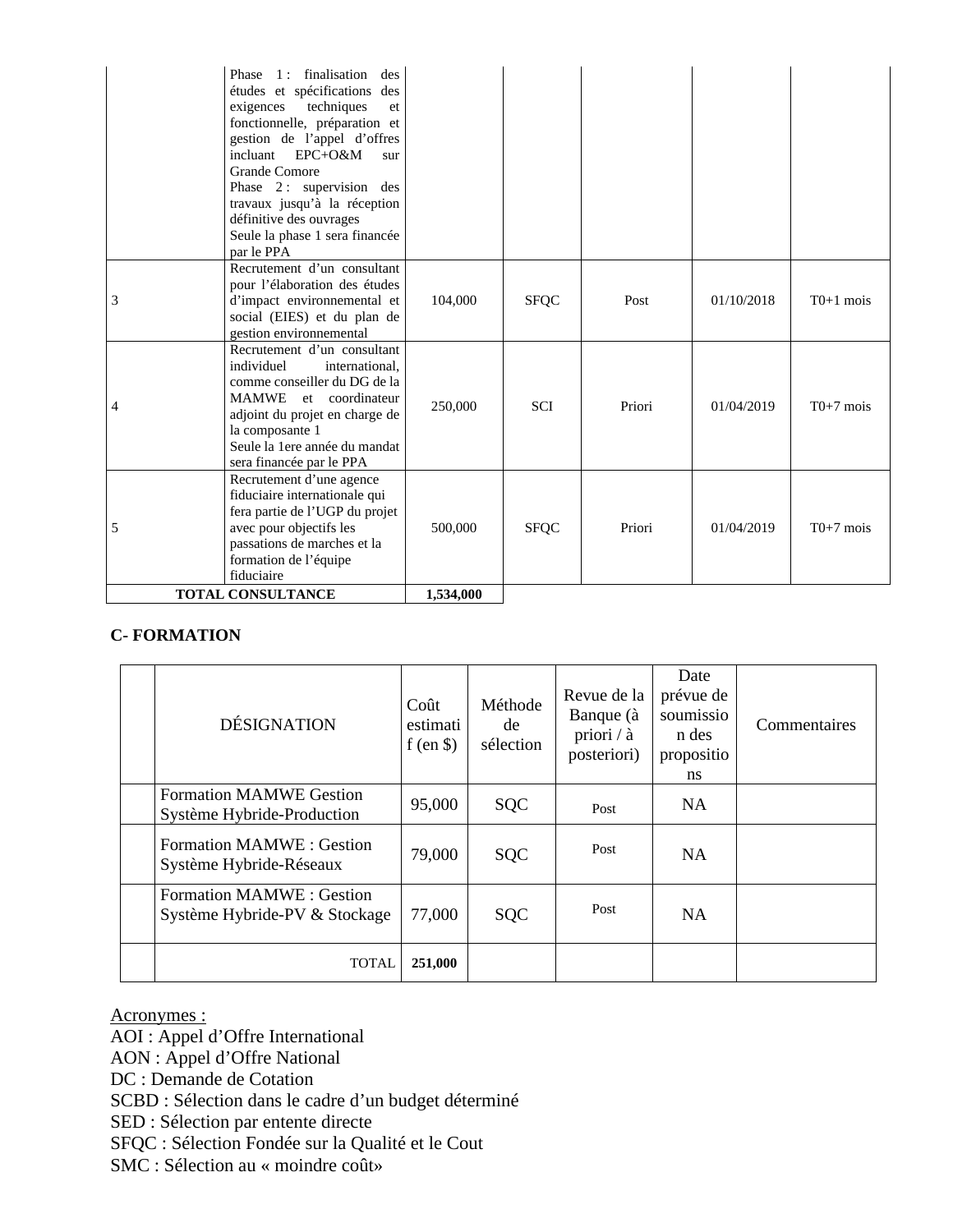SQC : Sélection fondée sur les qualifications des consultants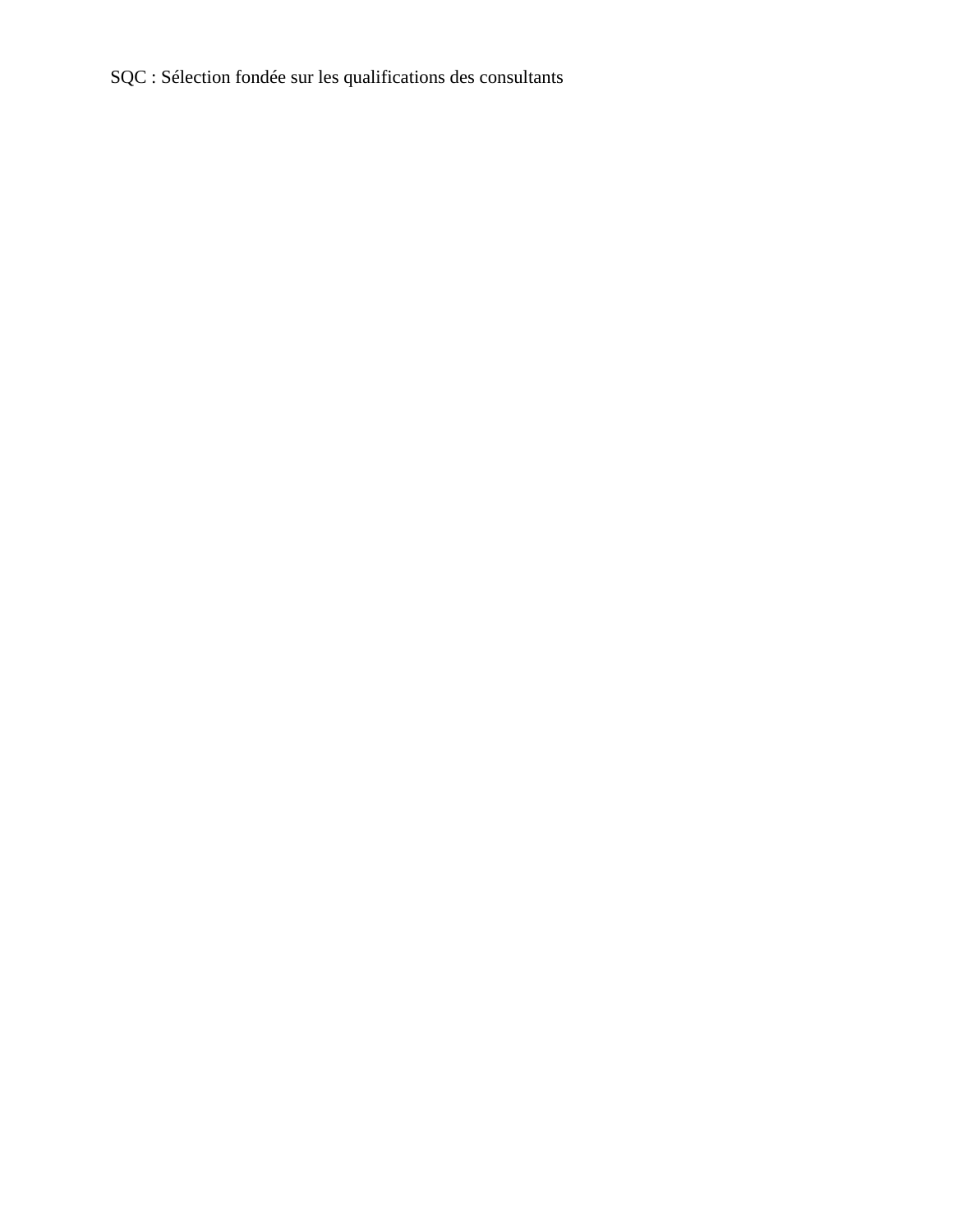| <b>FRUCUREMENT</b>  | Comoros : Comoros Solar Energy Integration Platform |                                                                        |
|---------------------|-----------------------------------------------------|------------------------------------------------------------------------|
| <b>PLAN</b>         |                                                     |                                                                        |
| General Information |                                                     |                                                                        |
| Country:            | Comoros                                             | 2019-03-06<br>Bank's Approval Date of the Original Procurement Plan:   |
|                     |                                                     | Revised Plan Date(s): (comma delineated, leave blank if non 2019-09-15 |
| Project ID:         | P162783                                             | <b>GPN</b> Date:                                                       |
| Project Name:       | Comoros Solar Energy Integration Platform           |                                                                        |
| Loan / Credit No:   | IDA / V2170                                         |                                                                        |

**Executing Agency(ies):**UNITE DE GESTION DU PROGRAMME DES INFRASTRUCTURE DE COMMUNICATION-APL4

| <b>WORKS</b>                            |                      |           |             |        |                    |         |                                                                                                                |               |        |        |           |                   |          |                                       |                                                                                                                                                                                                                              |           |  |                                                             |                       |                 |                     |  |
|-----------------------------------------|----------------------|-----------|-------------|--------|--------------------|---------|----------------------------------------------------------------------------------------------------------------|---------------|--------|--------|-----------|-------------------|----------|---------------------------------------|------------------------------------------------------------------------------------------------------------------------------------------------------------------------------------------------------------------------------|-----------|--|-------------------------------------------------------------|-----------------------|-----------------|---------------------|--|
| Activity Reference No. /<br>Description | Loan / Credit<br>No. | Component | Review Type | Method | Market<br>Approach | Process | Procurement Prequalification Estimated Actual Amount Process Draft Pre-qualification Prequalification<br>(Y/N) | Amount (US\$) | (US\$) | Status | Documents | Evaluation Report | Document | Draft Bidding<br><b>Justification</b> | Specific Procurement   Bidding Documents   Proposal Submission /<br>Notice / Invitation                                                                                                                                      | as Issued |  | Report and<br>Opening / Minutes Recommendation for<br>Award | <b>Bid Evaluation</b> | Signed Contract | Contract Completion |  |
|                                         |                      |           |             |        |                    |         |                                                                                                                |               |        |        |           |                   |          |                                       | Planned   Actual   Planned   Actual   Planned   Actual   Planned   Actual   Planned   Actual   Planned   Actual   Planned   Actual   Planned   Actual   Planned   Actual   Planned   Actual   Planned   Actual   Planned   A |           |  |                                                             |                       |                 |                     |  |
|                                         |                      |           |             |        |                    |         |                                                                                                                |               |        |        |           |                   |          |                                       |                                                                                                                                                                                                                              |           |  |                                                             |                       |                 |                     |  |

| <b>GOODS</b>                                                                                                                 |                      |                                                                                  |              |                         |                    |                                |                                       |               |                                                                                   |                           |           |        |                   |        |                           |               |                                                                                         |        |           |        |                |                                                                               |                 |        |                     |        |
|------------------------------------------------------------------------------------------------------------------------------|----------------------|----------------------------------------------------------------------------------|--------------|-------------------------|--------------------|--------------------------------|---------------------------------------|---------------|-----------------------------------------------------------------------------------|---------------------------|-----------|--------|-------------------|--------|---------------------------|---------------|-----------------------------------------------------------------------------------------|--------|-----------|--------|----------------|-------------------------------------------------------------------------------|-----------------|--------|---------------------|--------|
| Activity Reference No. /<br>Description                                                                                      | Loan / Credit<br>No. | Component                                                                        | Review Type  | Method                  | Market<br>Approach | Process                        | Procurement Prequalification<br>(Y/N) | Amount (US\$) | Estimated Actual Amount Process Draft Pre-qualification Prequalification<br>(USS) | Status                    | Documents |        | Evaluation Report |        | Document<br>Justification | Draft Bidding | Specific Procurement   Bidding Documents   Proposal Submission /<br>Notice / Invitation |        | as Issued |        |                | Bid Evaluation<br>Report and<br>Opening / Minutes Recommendation for<br>Award | Signed Contract |        | Contract Completion |        |
|                                                                                                                              |                      |                                                                                  |              |                         |                    |                                |                                       |               |                                                                                   |                           | Planneo   | Actual | Planned           | Actual | Planned                   | Actual        | Planned                                                                                 | Actual | Planned   | Actual | Planned Actual | Planned   Actual                                                              | Planned         | Actual | Planned             | Actual |
| 2019-06-VÉHIC-COMORSOL<br>/ Acquisition d'un véhicule<br>double cabine destiné à<br>l'Unité de Gestion du projet<br>Comprool | IDA / V2170          | Component 1: National<br>Delegated Project<br>Management and<br>Contracting Unit | A posteriori | Demande de prix Limited |                    | Single Stage - One<br>Envelope |                                       | 50,000.0      | 0.001                                                                             | En attente<br>d'exécution |           |        |                   |        |                           |               | 2019-09-25                                                                              |        |           |        |                |                                                                               | 2019-11-08      |        | 2020-01-27          |        |

| NON CONSULTING SERVICES  |               |           |             |        |          |             |                 |               |                                                                          |        |           |  |                   |          |               |                                                                                                       |           |  |                                      |                                              |                     |  |
|--------------------------|---------------|-----------|-------------|--------|----------|-------------|-----------------|---------------|--------------------------------------------------------------------------|--------|-----------|--|-------------------|----------|---------------|-------------------------------------------------------------------------------------------------------|-----------|--|--------------------------------------|----------------------------------------------|---------------------|--|
| Activity Reference No. / |               |           |             |        |          |             |                 |               |                                                                          |        |           |  |                   |          | Draft Bidding |                                                                                                       |           |  | <b>Bid Evaluation</b>                |                                              |                     |  |
| Description              | Loan / Credit | Component | Review Type | Method | Market   | Procurement | Prequalificatio |               | Estimated Actual Amount Process Draft Pre-qualification Prequalification |        |           |  |                   | Document |               | Specific Procurement   Bidding Documents   Proposal Submission /                                      |           |  | Report and                           | Signed Contract                              | Contract Completion |  |
|                          | No.           |           |             |        | Approach | Proces      | (Y/N)           | Amount (US\$) | ( <sub>US</sub> <sub>S</sub> )                                           | Status | Documents |  | Evaluation Report |          | Justification | Notice / Invitation                                                                                   | as Issued |  | Opening / Minutes Recommendation for |                                              |                     |  |
|                          |               |           |             |        |          |             |                 |               |                                                                          |        |           |  |                   |          |               |                                                                                                       |           |  | Award                                |                                              |                     |  |
|                          |               |           |             |        |          |             |                 |               |                                                                          |        | Planned   |  |                   |          |               | Actual   Planned   Actual   Planned   Actual   Planned   Actual   Planned   Actual   Planned   Actual |           |  |                                      | Planned Actual Planned Actual Planned Actual |                     |  |
|                          |               |           |             |        |          |             |                 |               |                                                                          |        |           |  |                   |          |               |                                                                                                       |           |  |                                      |                                              |                     |  |

| <b>CONSULTING FIRMS</b>                                                                                                                                                                                                        |                      |           |             |                                                  |                       |               |                                          |        |                         |            |                                             |            |                                                                                                                 |            |           |         |        |          |                                                           |            |                                                                |                |                 |            |                     |                |  |
|--------------------------------------------------------------------------------------------------------------------------------------------------------------------------------------------------------------------------------|----------------------|-----------|-------------|--------------------------------------------------|-----------------------|---------------|------------------------------------------|--------|-------------------------|------------|---------------------------------------------|------------|-----------------------------------------------------------------------------------------------------------------|------------|-----------|---------|--------|----------|-----------------------------------------------------------|------------|----------------------------------------------------------------|----------------|-----------------|------------|---------------------|----------------|--|
| Activity Reference No. /<br>Description                                                                                                                                                                                        | Loan / Credit<br>No. | Component | Review Type | Method                                           | Market<br>Approach    | Contract Type | Estimated<br>Amount (US\$) Amount (US\$) | Actual |                         |            | Process Status Terms of Reference<br>Notice |            | Expression of Interest Short List and Draft Request for Proposals Opening of Technical<br>Request for Proposals |            | as Issued |         |        |          | Evaluation of<br>Proposals / Minutes   Technical Proposal |            | Combined Evaluation<br>Report and Draft<br>Negotiated Contract |                | Signed Contract |            | Contract Completion |                |  |
|                                                                                                                                                                                                                                |                      |           |             |                                                  |                       |               |                                          |        |                         | Planned    | Actual                                      | Planned    | Actual                                                                                                          | Planned    | Actual    | Planned | Actual | Planned  | Actual                                                    | Planned    | Actual                                                         | Planned Actual |                 | Planned    | Actual              | Planned Actual |  |
| 2019-03-COMORESOL-MOD<br>/ Recrutement d'un Cabinet<br>international pour une<br>mission de Maitrise<br>d'Ouvrage Déléguée (MOD)<br>pour le Secteur Electrique<br>Comorien dans le cadre du<br>projet COMORSOL- aux<br>Comores | IDA / V2170          |           | A priori    | Sélection fondée<br>sur la qualité et<br>le coût | Open<br>International |               | 5,000,000.00                             | 0.00   | En cours<br>d'exécution | 2019-05-27 |                                             | 2019-06-17 |                                                                                                                 | 2019-07-01 |           |         |        | 2019-07- |                                                           | 2019-08-07 |                                                                | 2019-09-11     |                 | 2019-09-25 |                     | 2022-09-09     |  |

| INDIVIDUAL CONSULTANTS                  |                      |           |             |        |                    |               |                                          |        |                |                    |       |                                                    |        |                              |        |                 |        |                     |        |  |
|-----------------------------------------|----------------------|-----------|-------------|--------|--------------------|---------------|------------------------------------------|--------|----------------|--------------------|-------|----------------------------------------------------|--------|------------------------------|--------|-----------------|--------|---------------------|--------|--|
| Activity Reference No. /<br>Description | Loan / Credit<br>No. | Component | Review Type | Method | Market<br>Approach | Contract Type | Estimated<br>Amount (US\$) Amount (US\$) | Actual | Process Status | Terms of Reference |       | Invitation to<br>Identified/Selected<br>Consultant |        | Draft Negotiated<br>Contract |        | Signed Contract |        | Contract Completion |        |  |
|                                         |                      |           |             |        |                    |               |                                          |        |                | Planned            | Actua | Planned                                            | Actual | Planned                      | Actual | Planned         | Actual | Planned             | Actual |  |